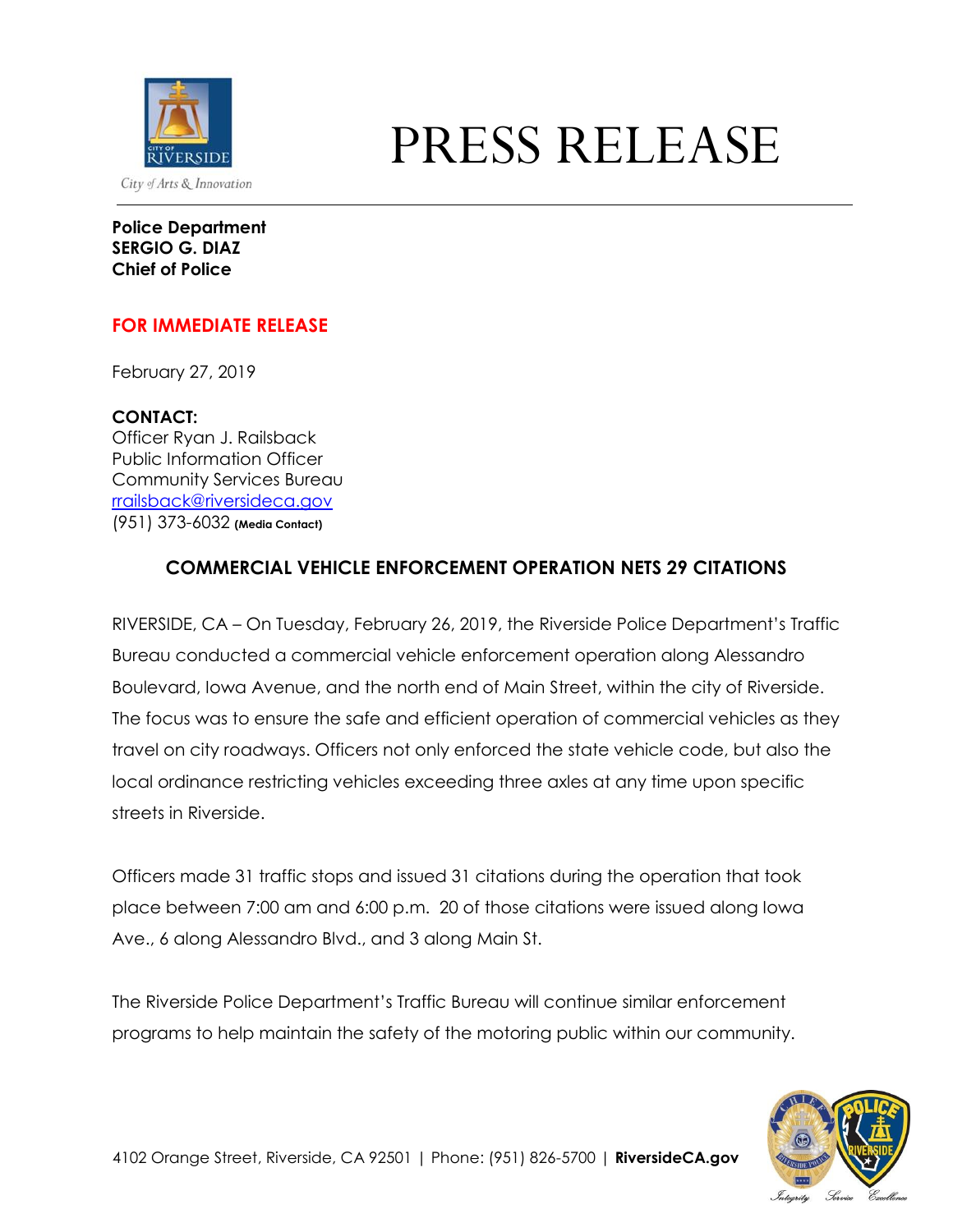#### **THE GOALS OF YESTERDAY'S OPERATION WERE:**

- 1. The prevention of collisions and incidents attributed to mechanical defects or excessive driving hours involving vehicles and drivers subject to California Vehicle Code section 34500.
- 2. The prevention of incidents and catastrophes during, or as a result of, hazardous materials transportation.
- 3. Enforcement of the various commercial vehicle safety regulations in California and those nationally adopted laws and rules applicable to commercial vehicle operation.
- 4. Ensure the safety of the motoring public by enforcing the Riverside Municipal Code which is intended to keep large commercial vehicles off roadways where traffic is heavy.
- 5. Minimize damage to city roadways by operating mobile enforcement units which will enforce commercial vehicle weight regulations.
- 6. Educating commercial vehicle operators, the motor carrier industry, and the public so as to promote commercial vehicle safety.

Section 10.56.050 of the Riverside Municipal Code (RMC) states "When signs are erected giving notice thereof, no person shall operate any commercial vehicle exceeding three (3) axles at any time upon the streets or parts of streets listed below, except that such vehicle may be operated thereon for the purpose of delivering or picking up materials or merchandise or the performance of services in connections with and in aid of a property in the block, and then only by entering such street at the intersection nearest the destination of the vehicle and proceeding thereon no farther than the nearest intersection thereafter."